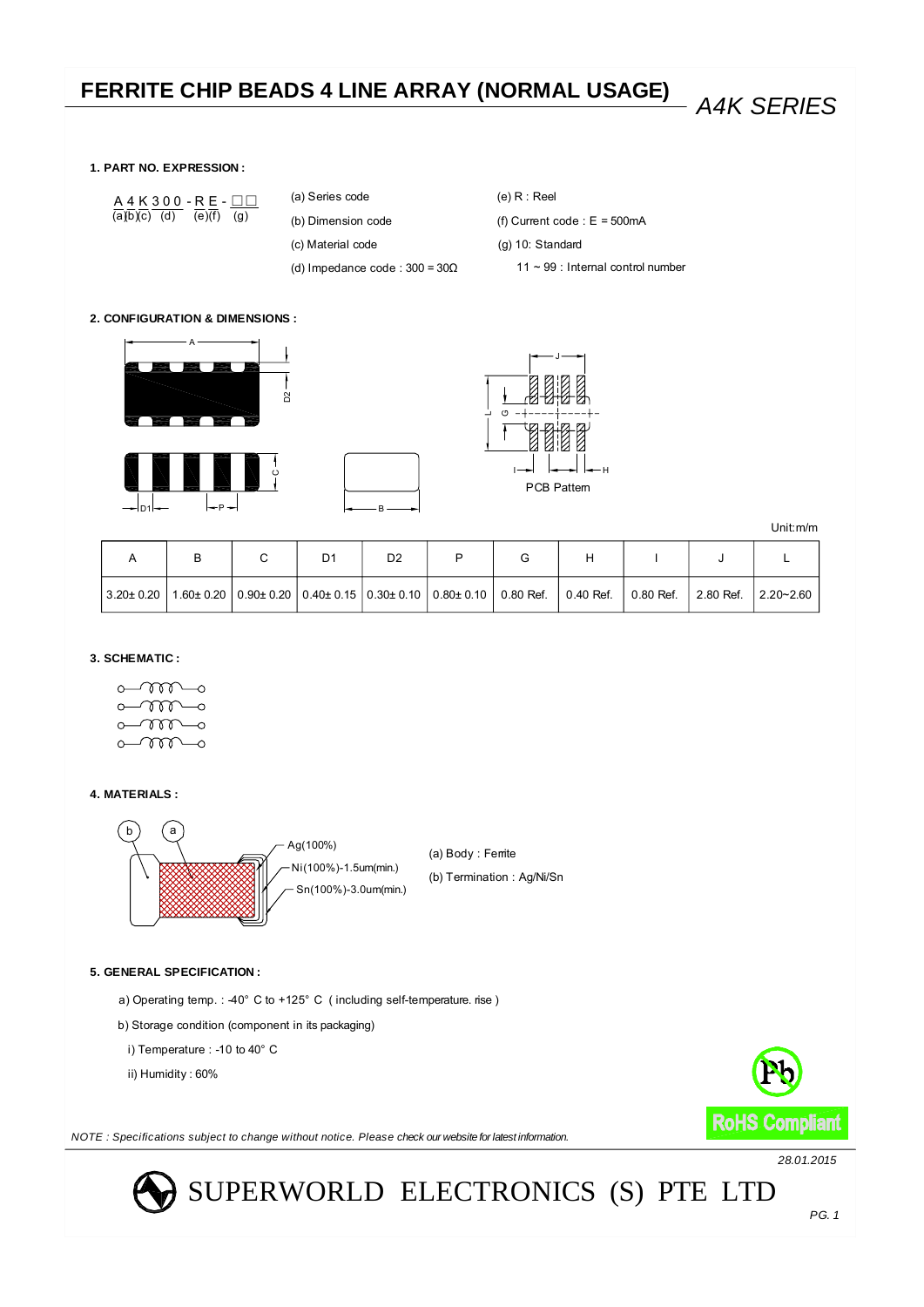### **6. ELECTRICAL CHARACTERISTICS :**

| Part Number  | Impedance<br>Ω) | Test<br>Frequency<br>MHz) | DC Resistance<br>$(\Omega)$<br>Max. | Rated Current<br>(mA)<br>Max. |
|--------------|-----------------|---------------------------|-------------------------------------|-------------------------------|
| A4K300-RE-10 | $30 \pm 25\%$   | 100                       | 0.20                                | 500                           |
| A4K600-RD-10 | $60 \pm 25\%$   | 100                       | 0.25                                | 400                           |
| A4K121-RD-10 | $120 \pm 25\%$  | 100                       | 0.30                                | 350                           |
| A4K301-RC-10 | $300 \pm 25\%$  | 100                       | 0.40                                | 250                           |
| A4K601-RB-10 | $600 \pm 25\%$  | 100                       | 0.50                                | 200                           |
| A4K102-RB-10 | $1000 \pm 25\%$ | 100                       | 0.75                                | 150                           |



*NOTE : Specifications subject to change without notice. Please check our website for latest information.*

*28.01.2015*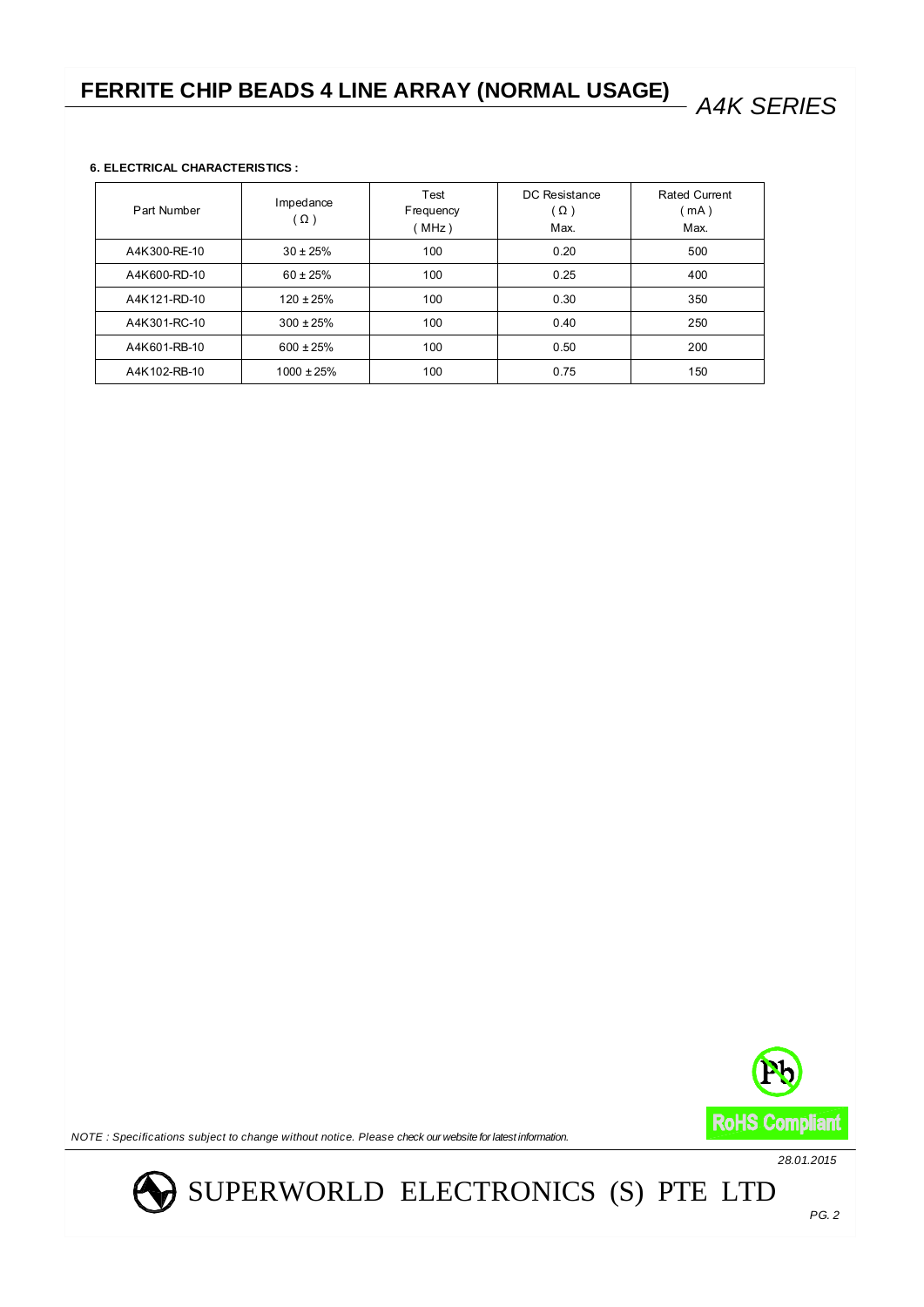**7. IMPEDANCE VS. FREQUENCY CURVES :**

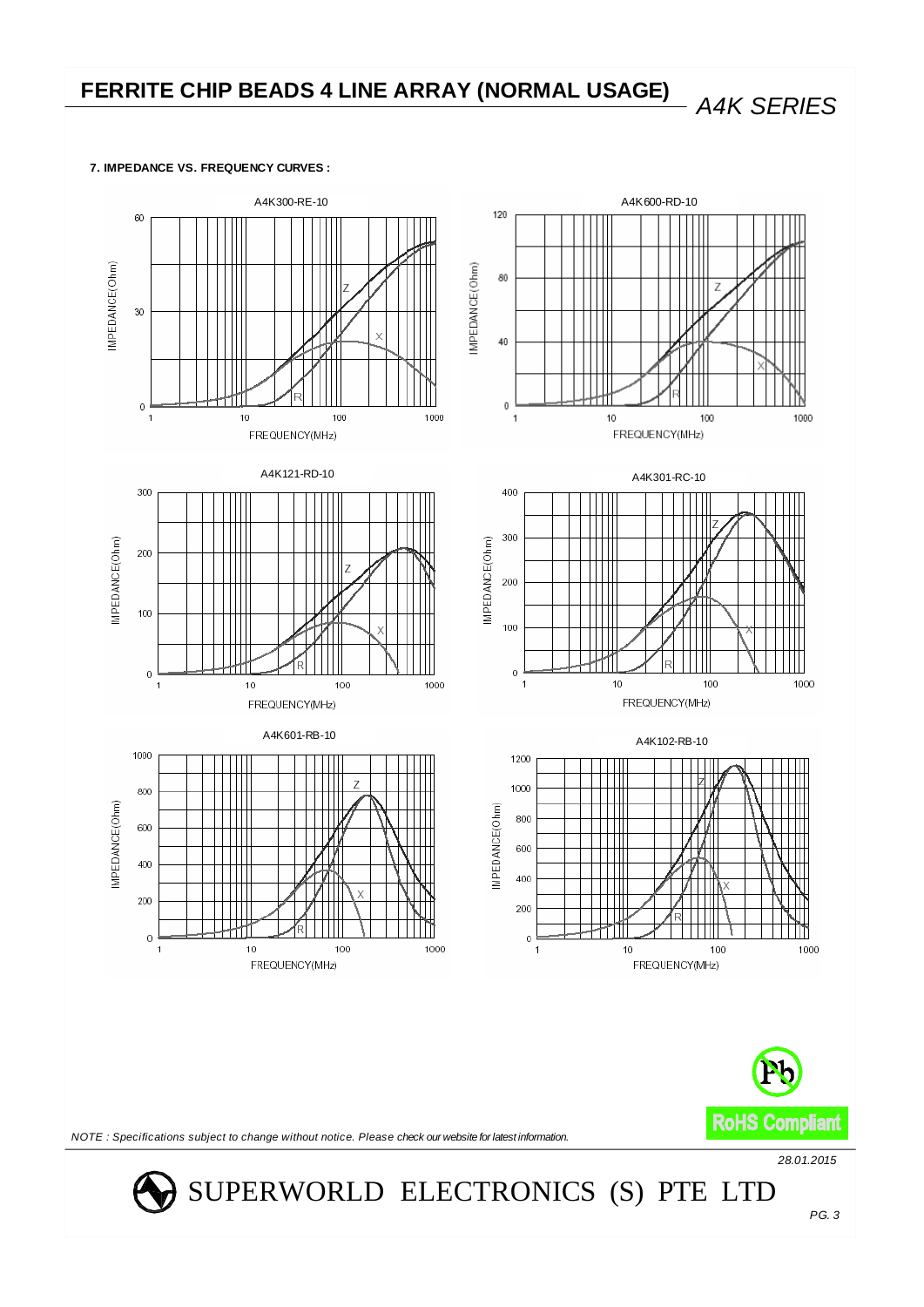### **8. SOLDERING AND MOUNTING :**

**8-1. Recommended PC Board Pattern**



under mechanical stress as warping the board. the mechanical stress to prevent failure. Products shall be positioned in the sideway direction against PC board should be designed so that products are not sufficient

### **8-2. Soldering**

cannot be avoided, the preferred technique is the utilization of hot air soldering tools. Mildly activated rosin fluxes are preferred. The terminations are suitable for re-flow soldering systems. If hand soldering Note.

If wave soldering is used ,there will be some risk.

Re-flow soldering temperatures below 240 degrees, there will be non-wetting risk

### **8-2.1 Lead Free Solder Re-flow :**

Recommended temperature profiles for lead free re-flow soldering in Figure 1. (Refered to J-STD-020C)

### **8-2.2 Soldering Iron :**

Preheating

TP(260° C/40s max.)

150

200 217

25

TEMPERATURE ° C

EMPERATURE

ိ

60~180s  $480e$  m

Figure 1. Re-flow Soldering:3 times max

Time(sec.)

60~150s

20~40s Soldering Natural

Products attachment with a soldering iron is discouraged due to the inherent process control limitations. If a soldering iron must be employed the following precautions are recommended. for Iron Soldering in Figure 2. Note :

- a) Preheat circuit and products to 150° C.
- b) 350° C tip temperature for Ferrite chip bead (max)
- c) Never contact the ceramic with the iron tip

cooling



e) Use a 20 watt soldering iron with tip diameter of 1.0mm

f) Limit soldering time to 4-5 secs.

d) 1.0mm tip diameter (max)

Figure 2. Wave Soldering:1 times max



*NOTE : Specifications subject to change without notice. Please check our website for latest information.*

*28.01.2015*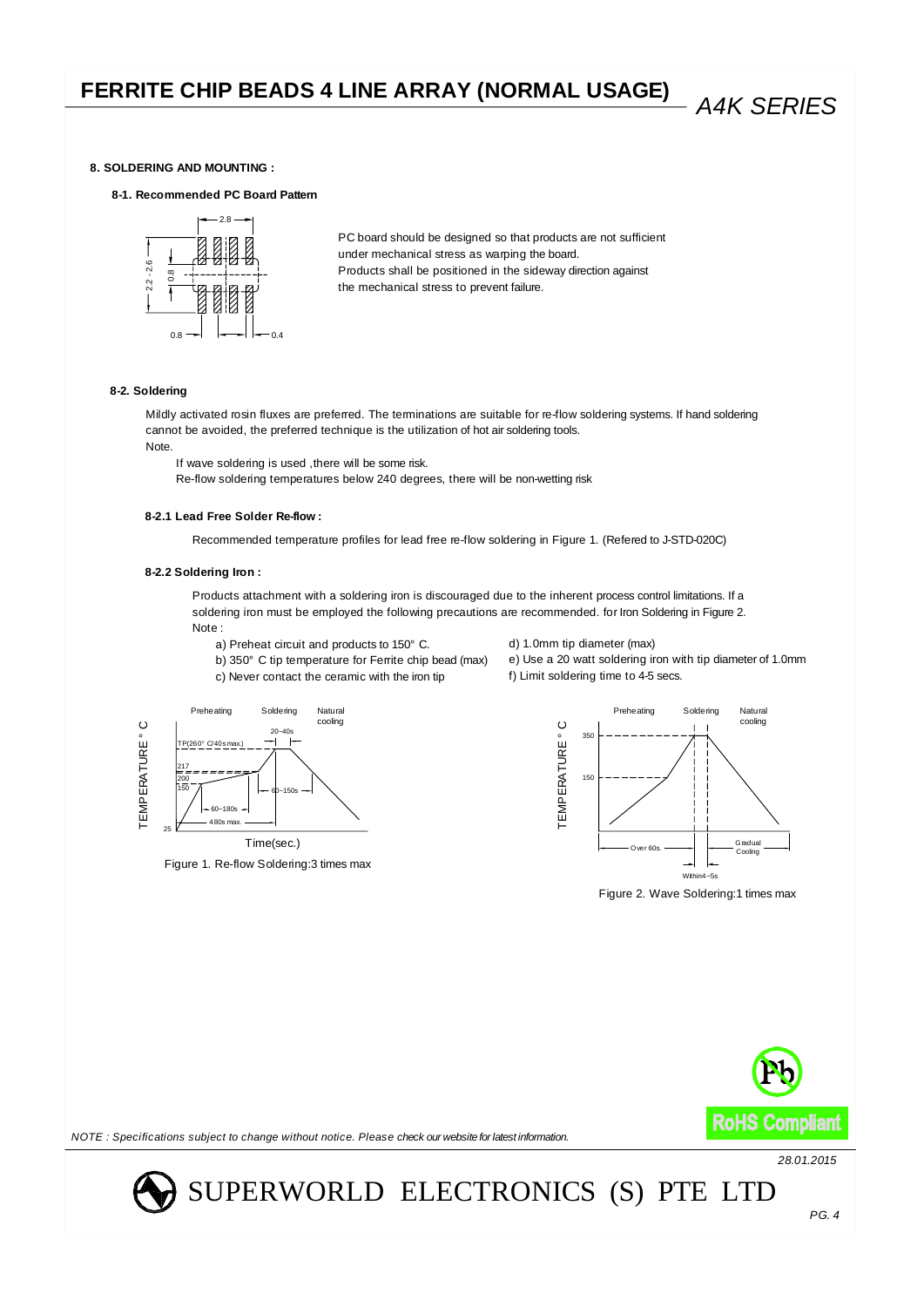#### **8-3. Solder Volume**

may cause the failure of mechanical or electrical performance. Solder shall be used not to be exceed as shown in Fig. 3. Accordingly increasing the solder volume, the mechanical stress to product is also increased. Exceeding solder volume Minimum fillet height = soldering thickness + 25% product height



Figure 3



*NOTE : Specifications subject to change without notice. Please check our website for latest information.*

*28.01.2015*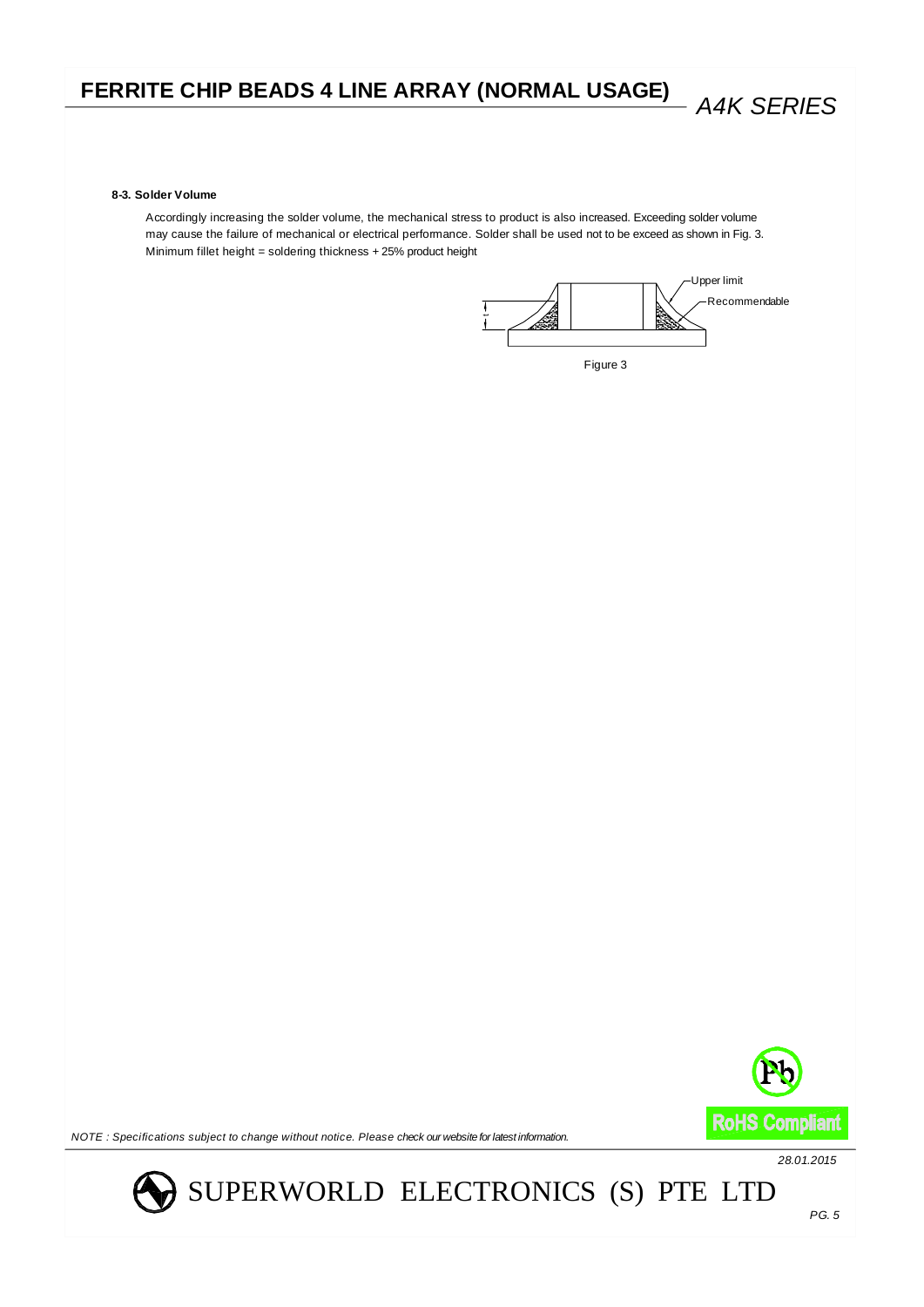### **9. PACKAGING INFORMATION :**

### **9-1. Reel Dimension**





| Type                                                                           | $A$ (mm) | B(mm) | C(mm) | D(mm) |
|--------------------------------------------------------------------------------|----------|-------|-------|-------|
| 7" x 8mm   $9.0 \pm 0.5$   $60.0 \pm 2.0$   $13.5 \pm 0.5$   $178.0 \pm 2.0$   |          |       |       |       |
| 7" x 12mm   $13.5 \pm 0.5$   $60.0 \pm 2.0$   $13.5 \pm 0.5$   $178.0 \pm 2.0$ |          |       |       |       |

**9-2.1 Tape Dimension / 8mm**

### **Material of taping is paper**



| Size | Bo(mm)                          | A <sub>O</sub> (mm) | K <sub>O</sub> (mm) | $P$ (mm)       | $t$ (mm)   |
|------|---------------------------------|---------------------|---------------------|----------------|------------|
| 0    | $0.68 \pm 0.05$ $0.38 \pm 0.05$ |                     | $0.50$ max          | $2.0 \pm 0.05$ | $0.50$ max |

R0.5 R10.5  $13.5 \pm 0.5$ 



| Size  | Bo(mm)          | A <sub>O</sub> (mm) | K <sub>O</sub> (mm) | $P$ (mm)       | $t$ (mm)        |
|-------|-----------------|---------------------|---------------------|----------------|-----------------|
|       | $1.12 \pm 0.03$ | $0.62 + 0.03$       | $0.60 \pm 0.03$     | $2.0 \pm 0.10$ | $0.60 \pm 0.03$ |
| 2     | $1.85 \pm 0.05$ | $1.05 + 0.05$       | $0.95 \pm 0.05$     | $4.0 \pm 0.10$ | $0.95 \pm 0.05$ |
| 3(09) | $2.30 \pm 0.05$ | $1.50 + 0.05$       | $0.95 \pm 0.05$     | $4.0 \pm 0.10$ | $0.95 \pm 0.05$ |

### **Material of taping is plastic**



| Size  | Bo(mm)          | A <sub>O</sub> (mm) | Ko(mm)          | $P$ (mm)       | $t$ (mm)        | $D1$ (mm)    |
|-------|-----------------|---------------------|-----------------|----------------|-----------------|--------------|
| 2(08) | $1.95 \pm 0.10$ | $1.05 + 0.10$       | $1.05 \pm 0.10$ | $4.0 \pm 0.10$ | $0.23 \pm 0.05$ | none         |
| 3(09) | $2.25 \pm 0.10$ | $1.42 + 0.10$       | $1.04 \pm 0.10$ | $4.0 \pm 0.10$ | $0.22 + 0.05$   | $1.0 + 0.10$ |
| 3(12) | $2.35 \pm 0.10$ | $1.50 + 0.10$       | $1.45 \pm 0.10$ | $4.0 \pm 0.10$ | $0.22 \pm 0.05$ | $1.0 + 0.10$ |
| 4(11) | $3.50 + 0.10$   | $1.88 + 0.10$       | $1.27 \pm 0.10$ | $4.0 \pm 0.10$ | $0.22 + 0.05$   | $1.0 + 0.10$ |
| 5     | $3.42 \pm 0.10$ | $2.77 + 0.10$       | $1.55 \pm 0.10$ | $4.0 \pm 0.10$ | $0.22 \pm 0.05$ | $1.0 + 0.10$ |
| 4(09) | $3.40 \pm 0.10$ | $1.77 \pm 0.10$     | $1.04 \pm 0.10$ | $4.0 \pm 0.10$ | $0.22 \pm 0.05$ | $1.0 + 0.10$ |



*NOTE : Specifications subject to change without notice. Please check our website for latest information.*

*28.01.2015*